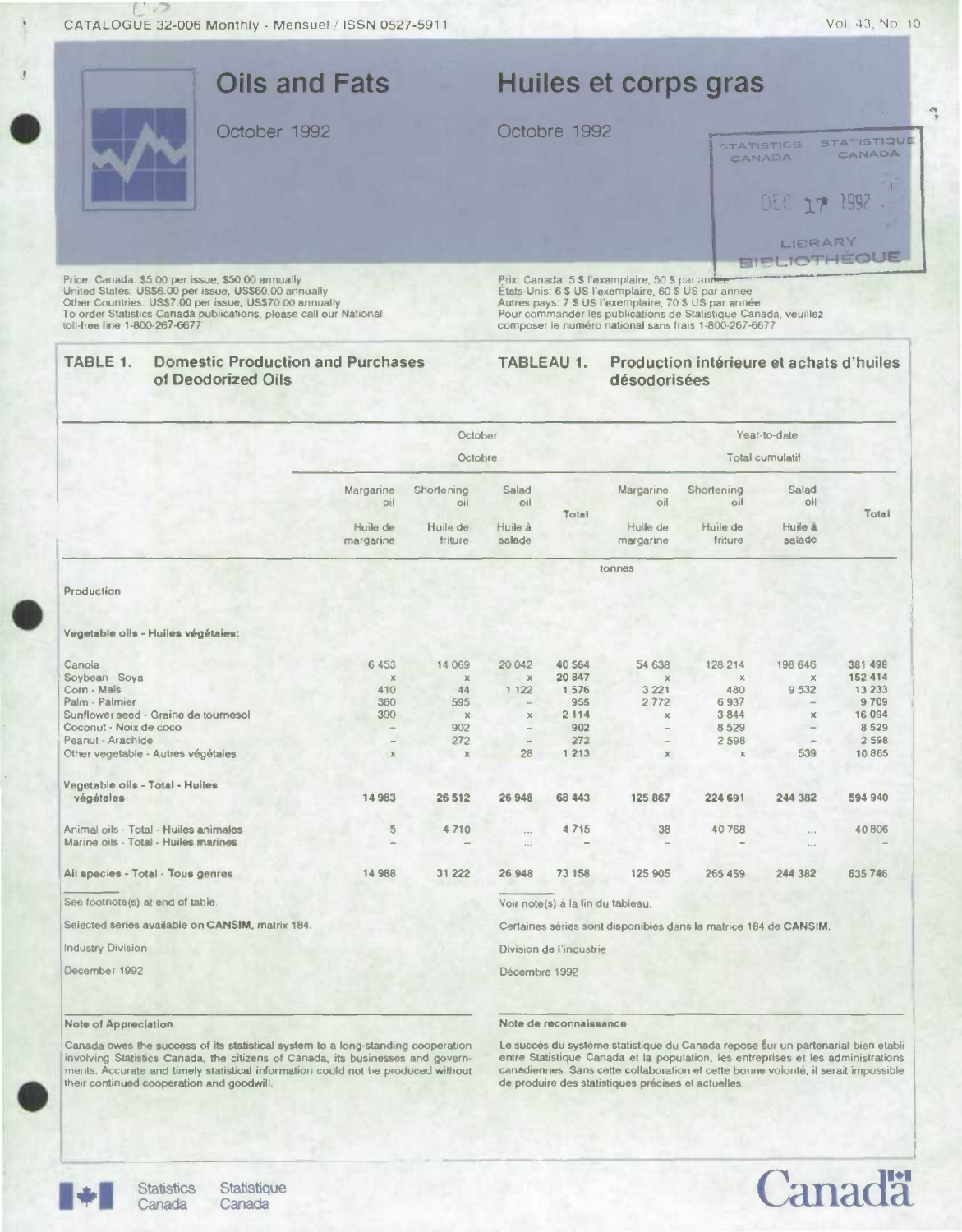# Deodorized Oils - Concluded

# TABLE 1. Domestic Production and Purchases of TABLEAU 1. Production intérieure et achats d'huiles

|                                                                                     |                       | October             |                   |             |                       |                     | Year-to-date      |             |
|-------------------------------------------------------------------------------------|-----------------------|---------------------|-------------------|-------------|-----------------------|---------------------|-------------------|-------------|
|                                                                                     |                       | Octobre             |                   |             |                       |                     | Total cumulatif   |             |
|                                                                                     | Margarine<br>oil      | Shortening<br>oil   | Salad<br>oil      | Total       | Margarine<br>oil      | Shortening<br>oil   | Salad<br>oil      | Total       |
|                                                                                     | Huile de<br>margarine | Huile de<br>friture | Huile à<br>salade |             | Huile de<br>margarine | Huile de<br>friture | Huile à<br>salade |             |
|                                                                                     |                       |                     |                   |             | tonnes                |                     |                   |             |
| Purchases of Canadian deodorized<br>oils - Achats d'huiles désodorisées<br>canadien |                       |                     |                   |             |                       |                     |                   |             |
| Vegetable oils - Huiles végétales:                                                  |                       |                     |                   |             |                       |                     |                   |             |
| Canola                                                                              | 2565                  | x                   | $\pmb{\times}$    | 6696        | 23 338 r              | $\mathbb X$         | x                 | 77 335      |
| Soybean - Soya                                                                      | x                     | 2 1 1 5             | $\chi$            | 4752        | $\chi$                | 10 209              | ×                 | 38 916      |
| Corn - Mais                                                                         | x                     | -                   | -                 | x           | x                     |                     | ×                 | 492         |
| Palm - Palmier                                                                      | x                     | х                   | -                 | 25          | $\mathsf{\chi}$       | $\mathbb X$         |                   | х           |
| Other vegetable - Autres végétales                                                  | ×                     | $\mathbf x$         | 20                | $\mathbb X$ | $\mathsf X$           | x                   | x                 | $\mathbf x$ |
| Vegetable oils - Total - Huiles                                                     |                       |                     |                   |             |                       |                     |                   |             |
| végétales                                                                           | $\pmb{\chi}$          | X                   | 2833              | x           | $\mathsf X$           | $\mathbf x$         | 40 159            | $\mathbf x$ |
| Animal oils - Total - Huiles animales                                               | x                     | х                   | $\cdots$          | X           | $\mathbb X$           | ×                   | $\cdots$          | $\mathbb X$ |
| Marine oils - Total - Huiles marines                                                |                       |                     |                   |             |                       |                     | $\cdots$          |             |
| All species - Total - Tous genres                                                   | 6 1 3 1               | 4 4 2 9             | 2833              | 13393       | 62 009 r              | 33 481              | 40 159            | 135 649     |

- nil or zero, en antico de la componente de la componente de la componente de la componente de la componente de la componente de la componente de la componente de la componente de la componente de la componente de la comp

figures not appropriate or not applicable.<br>
confidential, suppressed to meet the requirements of the Statistics Act. <br>
x confidentiel, supprimé en v

revised figures.<br>
r nombres rectifiés.<br>
r néant ou zéro,<br>
r néant ou zéro,

confidentiel, supprimé en vertu des dispositions de la Loi sur la statistique.

This survey is a monthly mail-out survey with telephone follow-up. The universe is based on the latest Survey of Manufactures. The survey is intended to cover 100% of the production of deodorized oils. The coverage for "purchases of Canadian deodorized oils" shown in Table 1 is not 100% but represents only the purchases of the reporting establishments. The coverage for Tables 2, 3 and 4 is intended to be 100%.

Peter Zylstra, Peter Zylstra, Ottawa, Ontario. Ottawa, Ontario. K1AOT6 K1AOT6 (613)951-3511 (613)951-3511

This survey is funded by the "Canadian Oilseed Processors Association". Cette enquête est subventionnée par "Canadian Oilseed Processors Association".

### Survey Coverage Champs d'observation

Il s'agit d'une enquête postale mensuelle avec suivi téléphonique. L'univers est basé sur la derniere enquête annuelle des manufactures. L'enquete doit couvrir Ia totalité de Ia production des huiles désodorisées. Le champ d'observation pour "les achats d'huiles désodorisées canadiennes" qui apparaît au tableau 1 n'est pas à 100% car il ne représente que les établissements répondants. Le champ d'observation pour les tableaux 2, 3 et 4 devrait aussi être couvert en totalité.

Note: This report reflects the activity of respondent firms operating in Nota: Cette publication reflète l'activité des compagnies répondantes 1992. The list of respondents is published annually in qui opèrent en 1992. La liste des répondants est publiée<br>December. annuellement dans la publication de décembre. annuellement dans la publication de décembre.

For further information, contact: Pour de plus amples renseignements, communiquer avec:

Division de l'industrie, Statistics Canada Statistique Canada Statistique Canada Statistique Canada Statistique Canada Statistique Canada<br>
Ottawa, Ontario.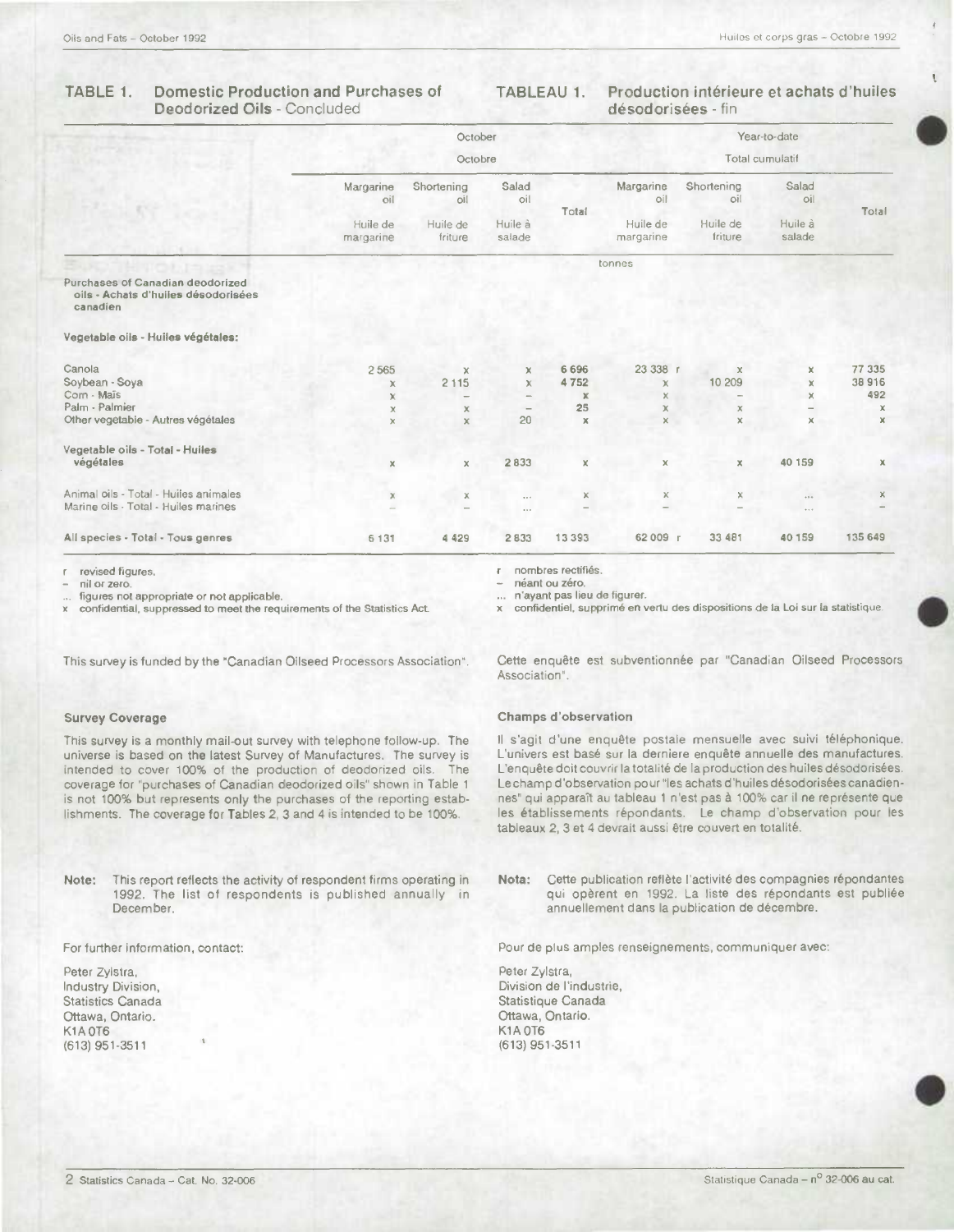**S** 

## **TABLE 2. Manufacturers' Sales and Stocks of** TABLEAU **2. Ventes et stocks des fabricants d'huiles Deodorized Oils in Bulk désodorisées en vrac**

|                                                                                                |                       | October             |                   |                       | Year-to-date        |                   |
|------------------------------------------------------------------------------------------------|-----------------------|---------------------|-------------------|-----------------------|---------------------|-------------------|
|                                                                                                |                       | Octobre             |                   |                       | Total cumulatif     |                   |
|                                                                                                | Margarine<br>oil      | Shortening<br>lio   | Salad<br>oil      | Margarine<br>oil      | Shortening<br>oil   | Salad<br>oil      |
|                                                                                                | Huile de<br>margarine | Huile de<br>friture | Huile à<br>salade | Huile de<br>margarine | Huile de<br>friture | Huile à<br>salade |
|                                                                                                |                       |                     | <b>tonnes</b>     |                       |                     |                   |
| Sales - Ventes                                                                                 |                       |                     |                   |                       |                     |                   |
| To packagers or bottlers <sup>1</sup> - Aux<br>empaqueteurs ou aux embouteilleurs <sup>1</sup> | 8 4 5 1               | 6 130               | 16929             | 76844                 | 57 073              | 143 216           |
| To others - À d'autres                                                                         |                       | 13 498              | 5 2 2 3           |                       | 124 233             | 55 279            |
| Bulk sales - Total - Ventes en vrac                                                            | 8 4 5 1               | 19 628              | 22 152            | 76 844                | 181 306             | 198 495           |
| Total stocks - Total des stocks                                                                | 633                   | 694                 | 1 0 8 7           | 0.0.0                 | 1.1.1               | $0.10 - 1.0$      |

<sup>1</sup> Not additive to packaged sales in table 3.

Non additif avec lea ventes en paquets du tableau 3. r nombres rectifiés.

 $\mathbb{I}$ 

n'ayant pas lieu de figurer.

néant ou zéro.

revised figures,

figures not appropriate or not applicable.

- nil or zero.

## **TABLE 3. Manufacturers' Sales and Stocks of Margarine, Shortening1 and Salad Oil**

# **TABLEAU 3. Margarine, graisse pr6par6e<sup>1</sup>et huile a**

## **salade, ventes et stocks des fabricants en paquets**

|                                                         |           | October             |                   |           | Year-to-date        |                   |
|---------------------------------------------------------|-----------|---------------------|-------------------|-----------|---------------------|-------------------|
|                                                         |           | Octobre             |                   |           | Total cumulatif     |                   |
|                                                         |           | Shortening          | Salad<br>oil      |           | Shortening          | Salad<br>oil      |
|                                                         | Margarine | Graisse<br>préparée | Huile à<br>salade | Margarine | Graisse<br>préparée | Huile à<br>salade |
| Sales - Ventes                                          |           |                     | tonnes            |           |                     |                   |
| Retail - Détail                                         | 9 3 0 9   | 3784                | 3535              | 107 385 г | 20 335              | 31 087            |
| Commercial and industrial - Commercial<br>et industriel | 2 3 7 5   | 8 3 6 5             | 3216              | 17 192    | 81 299              | 28 257            |
| Total stocks - Total des stocks                         | 9 1 7 8   | 8 1 4 6             | 2978              | 1.14      | $\cdots$            | 1.0.1             |

**S** 

r revised figures. r nombres rectiliés. figures not appropriate or not applicable. ... n'ayant pas lieu de figurer.

Including baking and frying oils and fats.<br>  $\frac{1}{1}$  Y compris les huiles et graisses de cuisson.<br>
revised figures.<br>
revised figures.

x confidential, suppressed to meet the requirements of the Statistics Act. x confidential. supprimé en vertu des dispositions de Ia Loi sur Ia stalistique.

Note: Table 4 is not available for October. Nota: Tableau 4 n'est pas disponible pour le mois d'octobre.